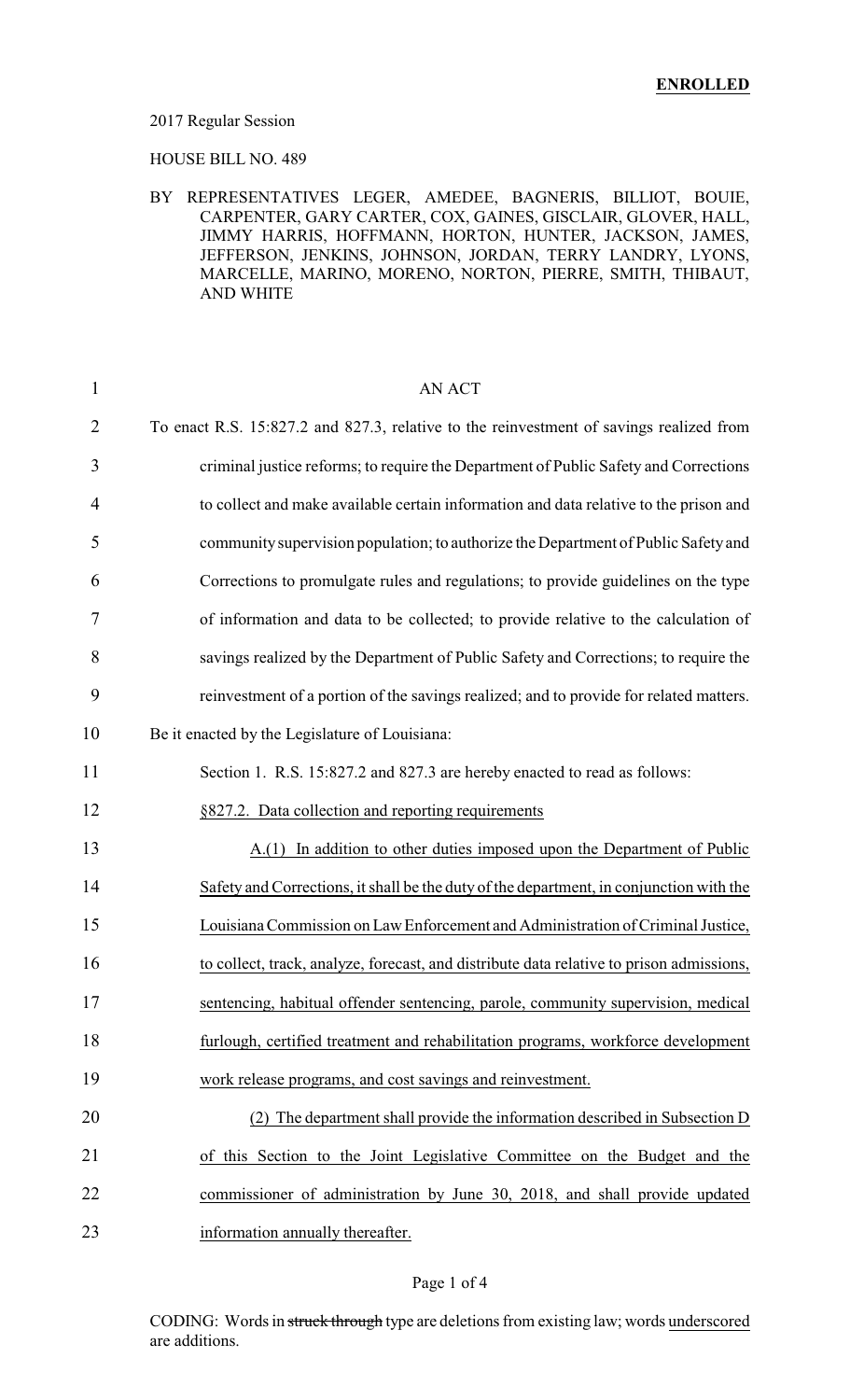## HB NO. 489 **ENROLLED**

| $\mathbf{1}$   | The department shall make the information described in Paragraphs<br>(3)              |
|----------------|---------------------------------------------------------------------------------------|
| $\overline{2}$ | $(D)(1)$ through $(6)$ of this Section publicly available by June 30, 2018, and shall |
| 3              | update the information annually thereafter.                                           |
| 4              | B. The department may enter into a cooperative endeavor agreement or                  |
| 5              | memorandum of understanding with a third-party provider to assist with the            |
| 6              | collection, tracking, analysis, forecasting, and distribution of the data and         |
| 7              | information collected pursuant to the provisions of this Section.                     |
| 8              | C. The department is authorized to adopt rules or regulations necessary to            |
| 9              | implement the provisions of this Section.                                             |
| 10             | D. The information collected by the department, in conjunction with the               |
| 11             | Louisiana Commission on Law Enforcement and Administration of Criminal Justice,       |
| 12             | shall include but not be limited to the following:                                    |
| 13             | (1) With respect to prison admissions: the total prison population and the            |
| 14             | total number of individuals admitted to prison by offense type, type of admission,    |
| 15             | prior criminal history, and, if measured upon intake, by risk assessment score and    |
| 16             | risk assessment tool.                                                                 |
| 17             | (2) With respect to parole and release from prison: the average length of             |
| 18             | stay in prison organized by offense type and by type of admission, the total number   |
| 19             | of individuals released from prison organized by type of release, the total number of |
| 20             | parole hearings held, and the recidivism rate of individuals released from prison.    |
| 21             | With respect to the population of individuals on probation or parole<br>(3)           |
| 22             | supervision: the total number of supervision intakes by offense type and by risk      |
| 23             | assessment score, the average sentence length for persons on probation by offense     |
| 24             | type, and the total number of supervision discharges by discharge type.               |
| 25             | (4) With respect to those individuals on probation or parole supervision who          |
| 26             | violate a condition of their release or commit a new offense: the average amount of   |
| 27             | time credited to either their suspended sentence or the remainder of their sentence   |
| 28             | from time spent on supervision, the average amount of time credited to either their   |
| 29             | suspended sentence or the remainder of their sentence from time spent awaiting trial  |
| 30             | pre-revocation, the total number of non-jail administrative sanctions administered,   |

# Page 2 of 4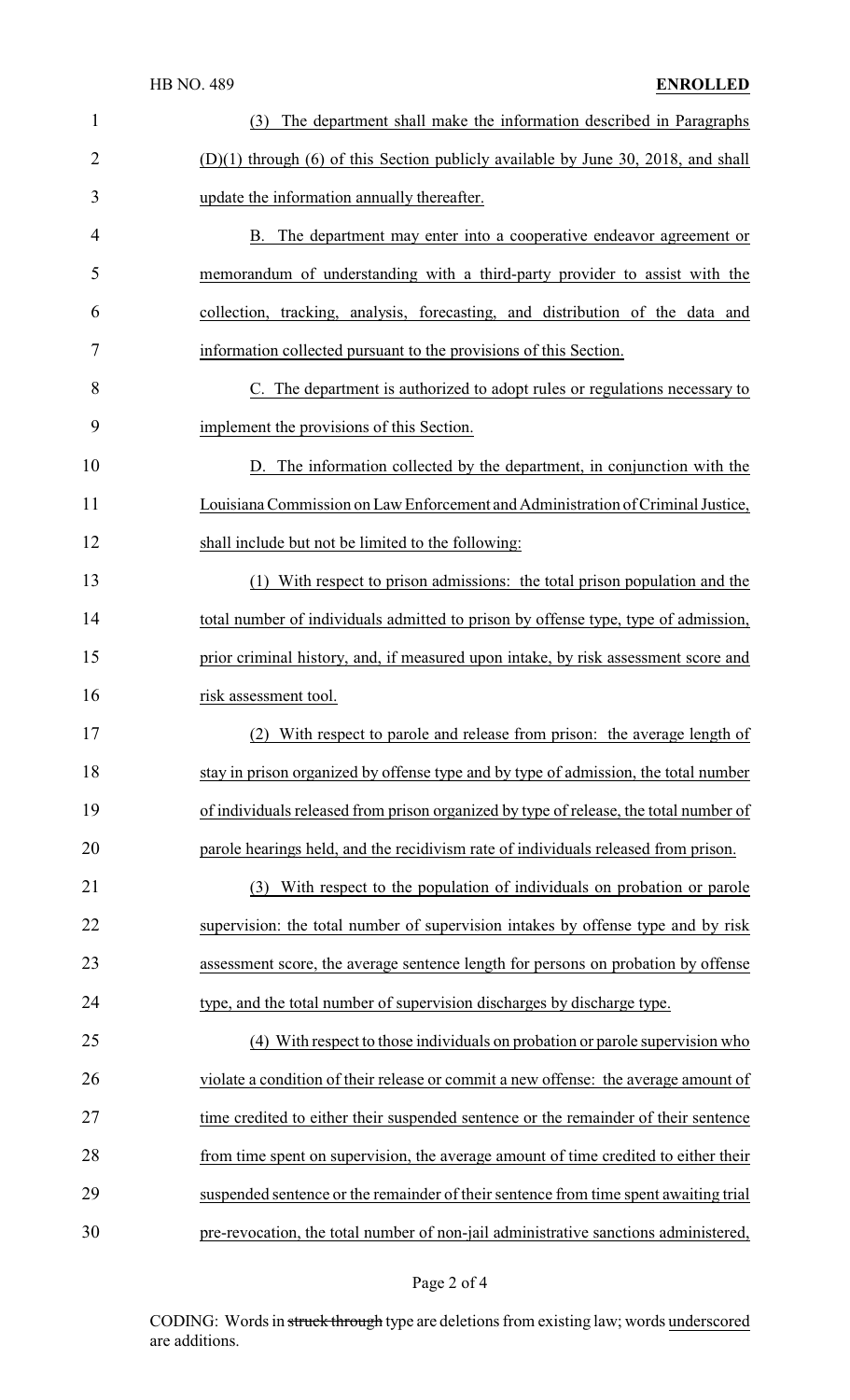| $\mathbf 1$    | and the total number of, and average length of stay in jail for, administrative jail  |
|----------------|---------------------------------------------------------------------------------------|
| $\overline{2}$ | sanctions issued.                                                                     |
| 3              | (5) With respect to certified treatment and rehabilitation programs (CTRP),           |
| 4              | pursuant to R.S. 15:828: the total number of individuals who are awarded earned       |
| 5              | credits from CTRP, the percentage of eligible individuals who are awarded earned      |
| 6              | credits from CTRP, the average amount of credits individuals earn from CTRP, and      |
| 7              | the number of certified treatment and rehabilitation programs offered at facilities   |
| 8              | housing inmates under the custody of the Department of Public Safety and              |
| 9              | Corrections.                                                                          |
| 10             | (6) With respect to workforce development work release program, pursuant              |
| 11             | to R.S. 15:711, 1111, and 1199.9: the total number of individuals who participate     |
| 12             | in a workforce development work release program, the percentage of eligible           |
| 13             | individuals who participate in a workforce development work release program, and      |
| 14             | the average amount of awarded earned credits for participation in a workforce         |
| 15             | development work release program.                                                     |
| 16             | With respect to reinvestment and savings: the total amount of annual<br>(7)           |
| 17             | savings achieved as a result of legislation relative to the criminal justice system   |
| 18             | enacted in the 2017 Regular Session of the Legislature and thereafter, the total      |
| 19             | amount of funds deemed a bona fide obligation pursuant to R.S. 15:827.3, and the      |
| 20             | entities that received reinvestment funds, the dollar amounts directed to each, and a |
| 21             | description of how the funding was used.                                              |
| 22             | §827.3. Savings attributable to criminal justice reforms                              |
| 23             | A. At the end of each fiscal year, the Department of Public Safety and                |
| 24             | Corrections shall provide to the commissioner of administration and to the Joint      |
| 25             | Legislative Committee on the Budget a statement of calculated annual savings          |
| 26             | realized as a result of reforms to the criminal justice system. For Fiscal Year 2017- |
| 27             | 2018, seventy percent of the savings shall be deemed a bona fide obligation of the    |
| 28             | state and shall be allocated by the department according to Subsection B of this      |
| 29             | Section. For Fiscal Year 2018-2019 and each fiscal year thereafter, fifty percent of  |
| 30             | the annual savings shall be deemed a bona fide obligation of the state and shall be   |

# Page 3 of 4